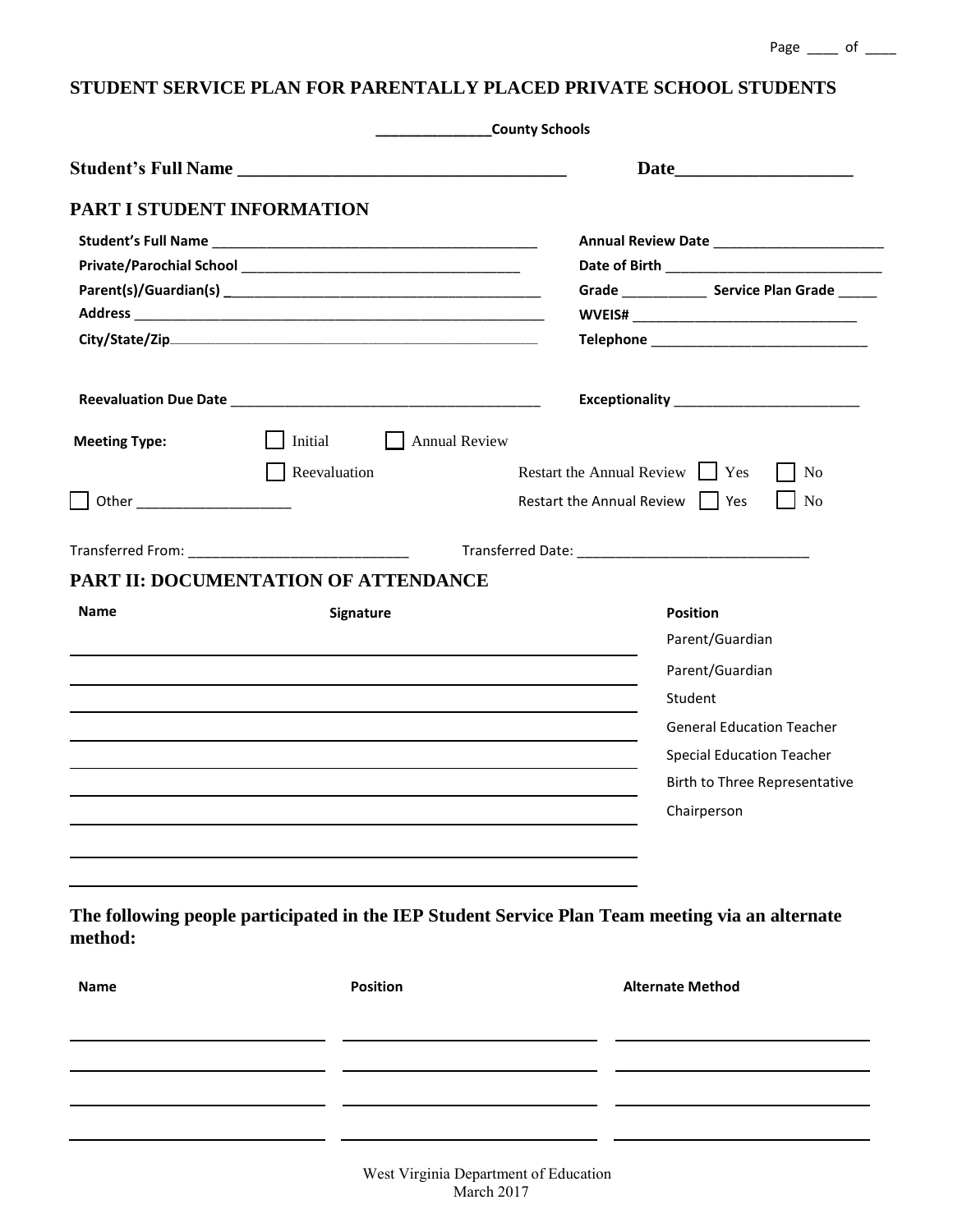## $Page \_\ of \_\$

# **STUDENT SERVICE PLAN FOR PARENTALLY PLACED PRIVATE SCHOOL STUDENTS**

**\_\_\_\_\_\_\_\_\_\_\_\_\_\_\_County Schools**

| <b>Student's Full Name</b> |  |
|----------------------------|--|
|                            |  |

**Studient Name** 

### **PART III: ASSESSMENT DATA General Summative Assessment Performance Levels**

| <b>TEST YEAR</b> | <b>ELA</b>        | Math              | Science           |
|------------------|-------------------|-------------------|-------------------|
|                  | Performance Level | Performance Level | Performance Level |
|                  |                   |                   |                   |
|                  |                   |                   |                   |
|                  |                   |                   |                   |
|                  |                   |                   |                   |

## **Alternate Assessment Performance Levels**

|                  | <b>ELA</b>        | Math              | Science           |
|------------------|-------------------|-------------------|-------------------|
| <b>TEST YEAR</b> | Performance Level | Performance Level | Performance Level |
|                  |                   |                   |                   |
|                  |                   |                   |                   |
|                  |                   |                   |                   |
|                  |                   |                   |                   |

## **Interim, Formative, Transition and Additional Assessment Data**

Using current, annual data, list the interim, formative and transition assessments that have been used with the student and describe the results and implications for specially designed instruction. This could include data relevant to student behavior, setting demands, work habits/ learning skills, technology skills, workplace skills, independent living skills and performance based assessments. Describe the results and implications for specially designed instruction.

| Assessment | Date | Description |
|------------|------|-------------|
|            |      |             |
|            |      |             |
|            |      |             |
|            |      |             |
|            |      |             |
|            |      |             |
|            |      |             |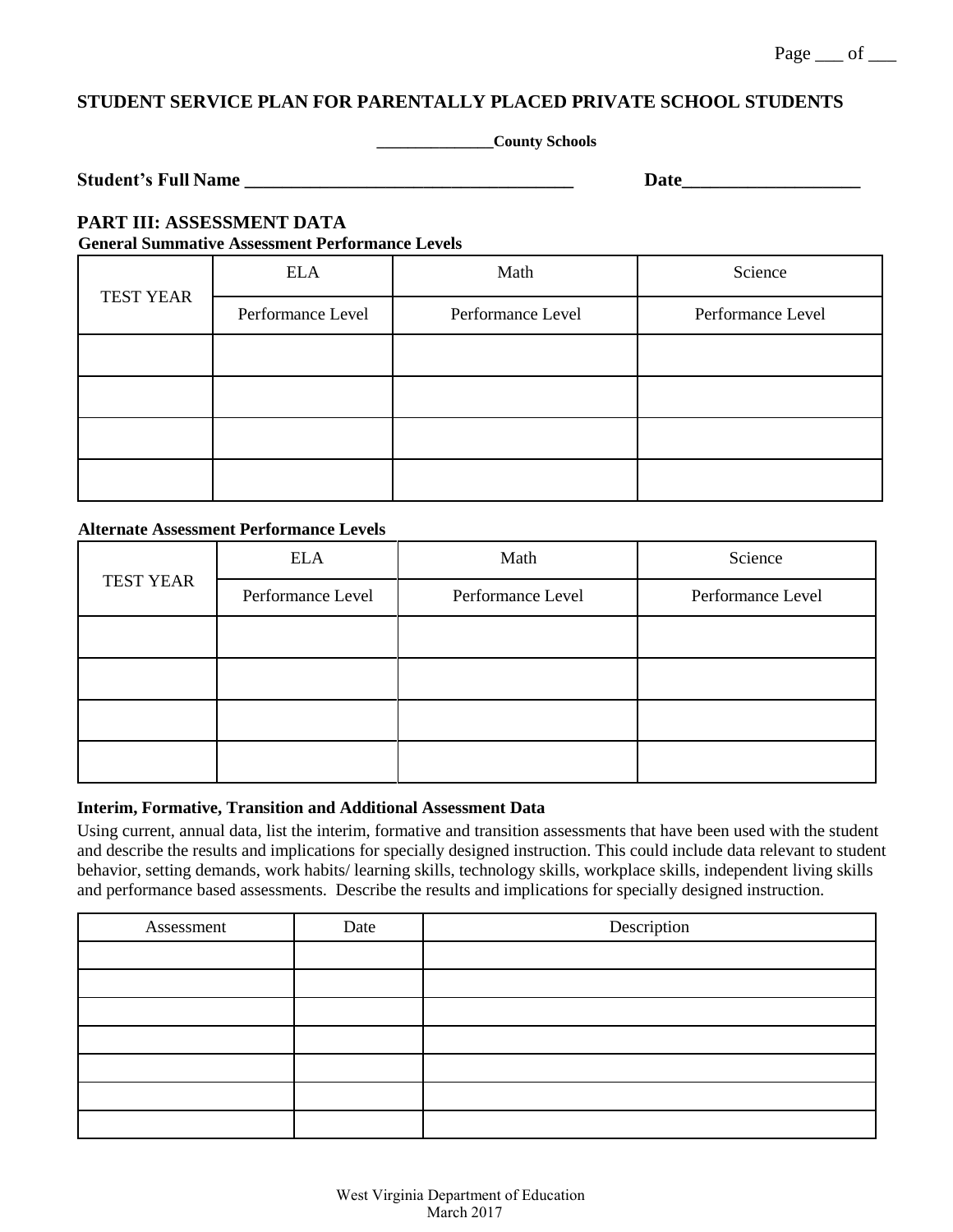**\_\_\_\_\_\_\_\_\_\_\_\_\_\_\_County Schools**

**Student's Full Name \_\_\_\_\_\_\_\_\_\_\_\_\_\_\_\_\_\_\_\_\_\_\_\_\_\_\_\_\_\_\_\_\_ Date\_\_\_\_\_\_\_\_\_\_\_\_\_\_\_\_\_\_\_**

## **PART IV: PRESENT LEVELS OF ACADEMIC ACHIEVEMENT AND FUNCTIONAL PERFORMANCE**

**Narrative Descriptions of Present Levels of Academic Achievement and Functional Performance (refer to IEP instructions). Include grade level expectations as well as an impact statement which describes how the student's exceptionality will affect access to the general curriculum. Add pages as needed.** 

**Grade Level Expectations:**

**Present Level Statement:**

**Impact Statement:**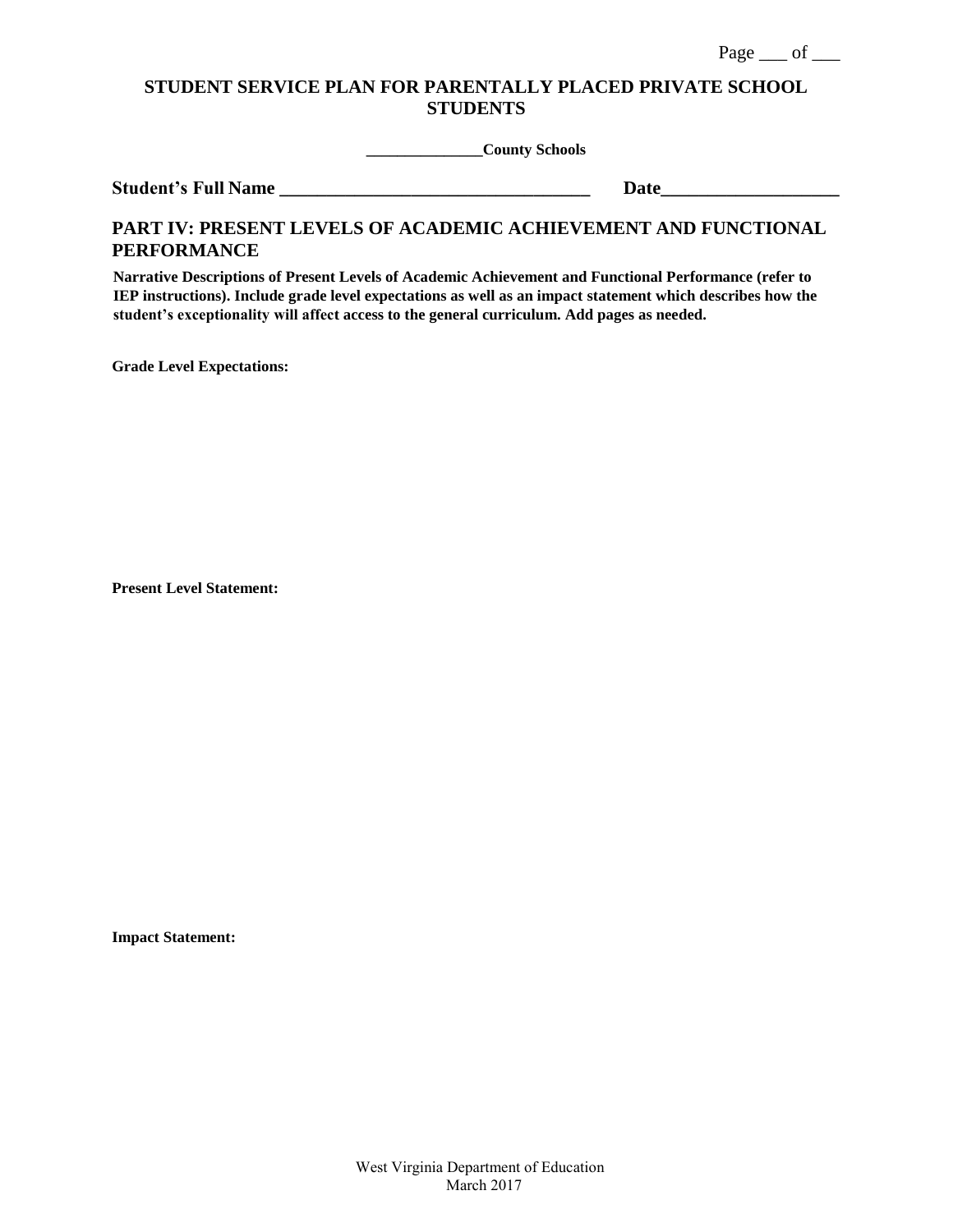#### Page \_\_\_ of \_\_\_

## **STUDENT SERVICE PLAN FOR PARENTALLY PLACED PRIVATE SCHOOL STUDENTS**

**\_\_\_\_\_\_\_\_\_\_\_\_\_\_\_County Schools**

| <b>Student's Full Name</b> |  |
|----------------------------|--|
|----------------------------|--|

**Date\_\_\_\_\_\_\_\_\_\_\_\_\_\_\_\_\_\_\_\_\_\_\_\_\_\_** 

## **PART V: ANNUAL GOALS**

(Add pages as needed).

| <b>Timeframe</b> | <b>Condition</b> | <b>Behavior</b> | <b>Evaluation</b><br><b>Procedure with</b><br><b>Criteria</b> | <b>Progress Codes</b><br>(optional) |
|------------------|------------------|-----------------|---------------------------------------------------------------|-------------------------------------|
|                  |                  |                 |                                                               |                                     |
|                  |                  |                 |                                                               |                                     |
|                  |                  |                 |                                                               |                                     |
|                  |                  |                 |                                                               |                                     |
|                  |                  |                 |                                                               |                                     |
|                  |                  |                 |                                                               |                                     |
|                  |                  |                 |                                                               |                                     |
|                  |                  |                 |                                                               |                                     |
|                  |                  |                 |                                                               |                                     |
|                  |                  |                 |                                                               |                                     |

### **Progress:**

How and when will the student's progress toward the IEP goals be reported to the parent(s)? Specify.

How? \_\_\_\_\_\_\_\_\_\_\_\_\_\_\_\_\_\_\_\_\_\_\_\_\_\_\_\_\_\_\_ When? \_\_\_\_\_\_\_\_\_\_\_\_\_\_\_\_\_\_\_\_\_\_\_\_\_\_\_\_\_\_\_

Record dates on which Progress Reports have been provided to parents:

| $\vert$ Mastery Code: $\vert$ 0 = Regression | $1 =$ Maintained $2 =$ Recouped                                                                                   |  |
|----------------------------------------------|-------------------------------------------------------------------------------------------------------------------|--|
|                                              | Student Progress Code: $P =$ Progress Sufficient $P =$ Insufficient Progress $A =$ Achieved $NA =$ Not Applicable |  |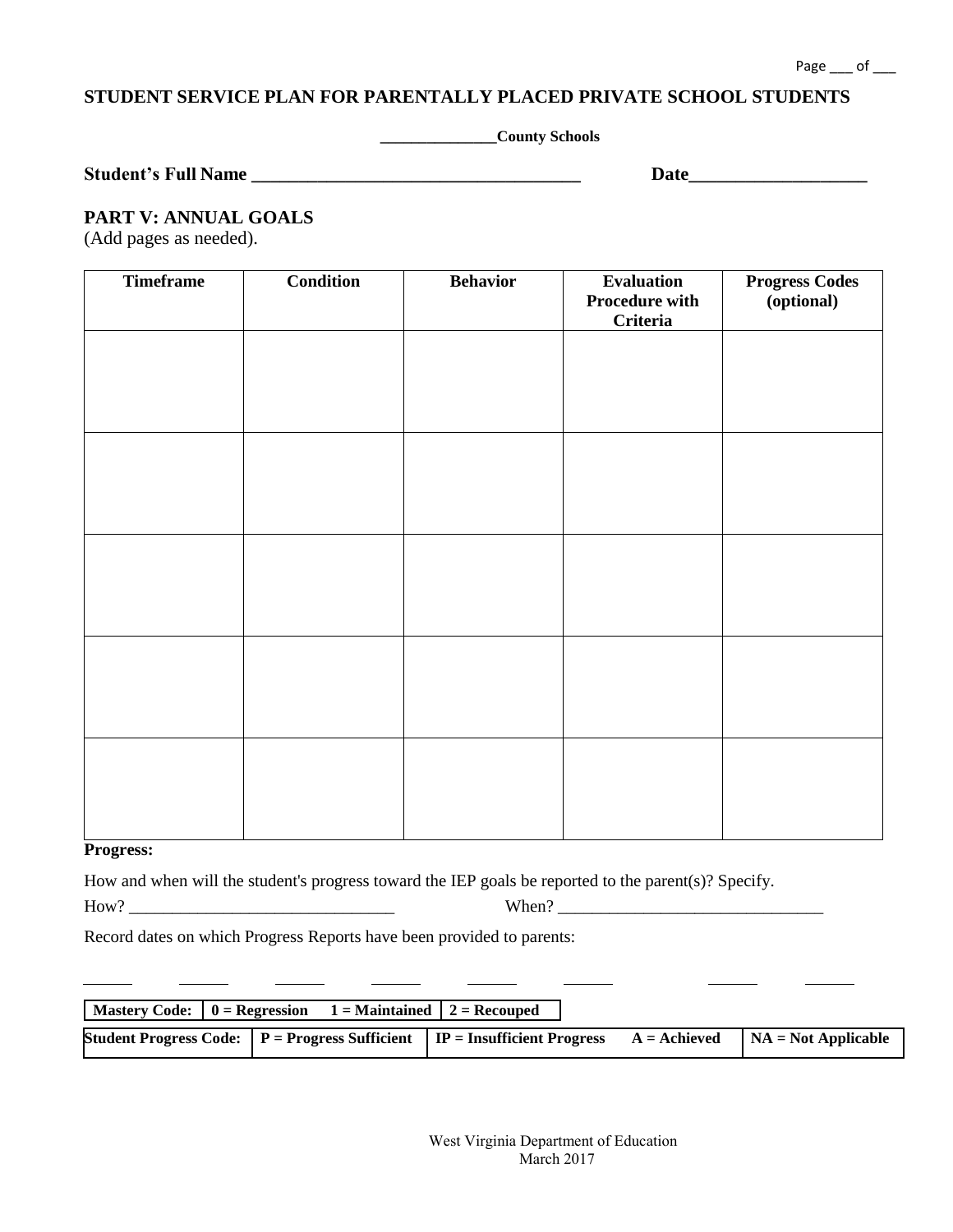**\_\_\_\_\_\_\_\_\_\_\_\_\_\_\_County Schools**

**Student's Full Name \_\_\_\_\_\_\_\_\_\_\_\_\_\_\_\_\_\_\_\_\_\_\_\_\_\_\_\_\_\_\_\_\_\_\_ Date\_\_\_\_\_\_\_\_\_\_\_\_\_\_\_\_\_\_\_**

## **PART VI: SERVICES**

| A. Supplementary Aids,<br>Services/Program Modifications | Location of<br><b>Services</b> | Extent/Frequency | Initiation<br>Date<br>m/d/y | Duration<br>m/y |
|----------------------------------------------------------|--------------------------------|------------------|-----------------------------|-----------------|
|                                                          |                                |                  |                             |                 |
|                                                          |                                |                  |                             |                 |
|                                                          |                                |                  |                             |                 |
|                                                          |                                |                  |                             |                 |
|                                                          |                                |                  |                             |                 |
|                                                          |                                |                  |                             |                 |
| <b>B.</b> Special Education Services                     | Location of<br>Services        | Extent/Frequency | Initiation<br>Date<br>m/d/y | Duration<br>m/y |
|                                                          |                                |                  |                             |                 |
|                                                          |                                |                  |                             |                 |
|                                                          |                                |                  |                             |                 |
|                                                          |                                |                  |                             |                 |
|                                                          |                                |                  |                             |                 |
|                                                          |                                |                  |                             |                 |
|                                                          |                                |                  |                             |                 |
| C. Related Services                                      | Location of<br>Services        | Extent/Frequency | Initiation<br>Date<br>m/d/y | Duration<br>m/y |
|                                                          |                                |                  |                             |                 |
|                                                          |                                |                  |                             |                 |
|                                                          |                                |                  |                             |                 |
|                                                          |                                |                  |                             |                 |
|                                                          |                                |                  |                             |                 |
|                                                          |                                |                  |                             |                 |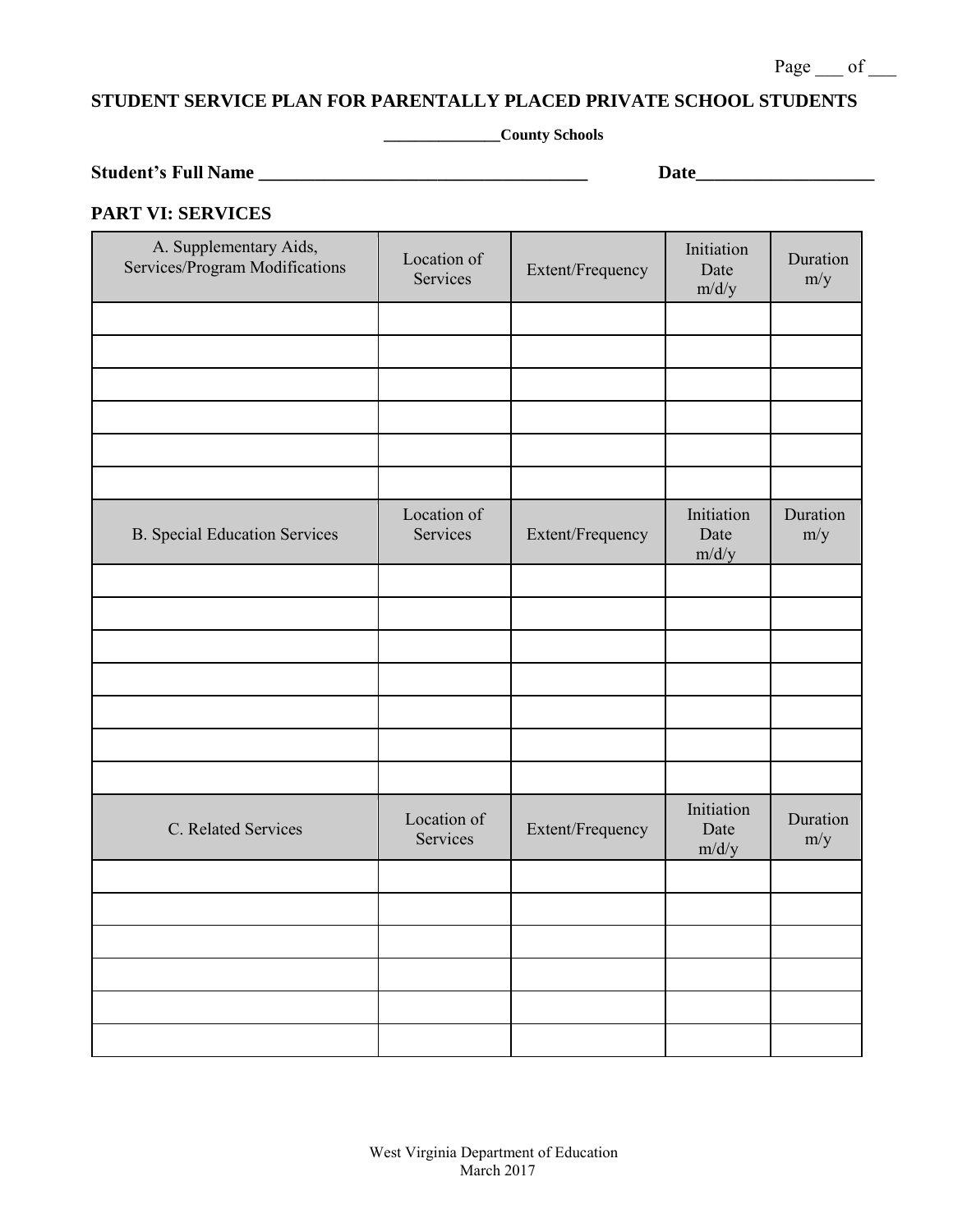| <b>County Schools</b>                                                                            |                            |
|--------------------------------------------------------------------------------------------------|----------------------------|
| <b>Student's Full Name</b><br>Date                                                               |                            |
| PART VII: PLACEMENT                                                                              |                            |
| Ages $3-5$<br>Service provider location or some other location that is not in any other category | <b>WVEIS LRE Code</b><br>S |
| <b>Ages 6-21</b><br>$\Box$ Parentally placed in private school (Service Plan only)               | <b>WVEIS LRE Code</b><br>8 |